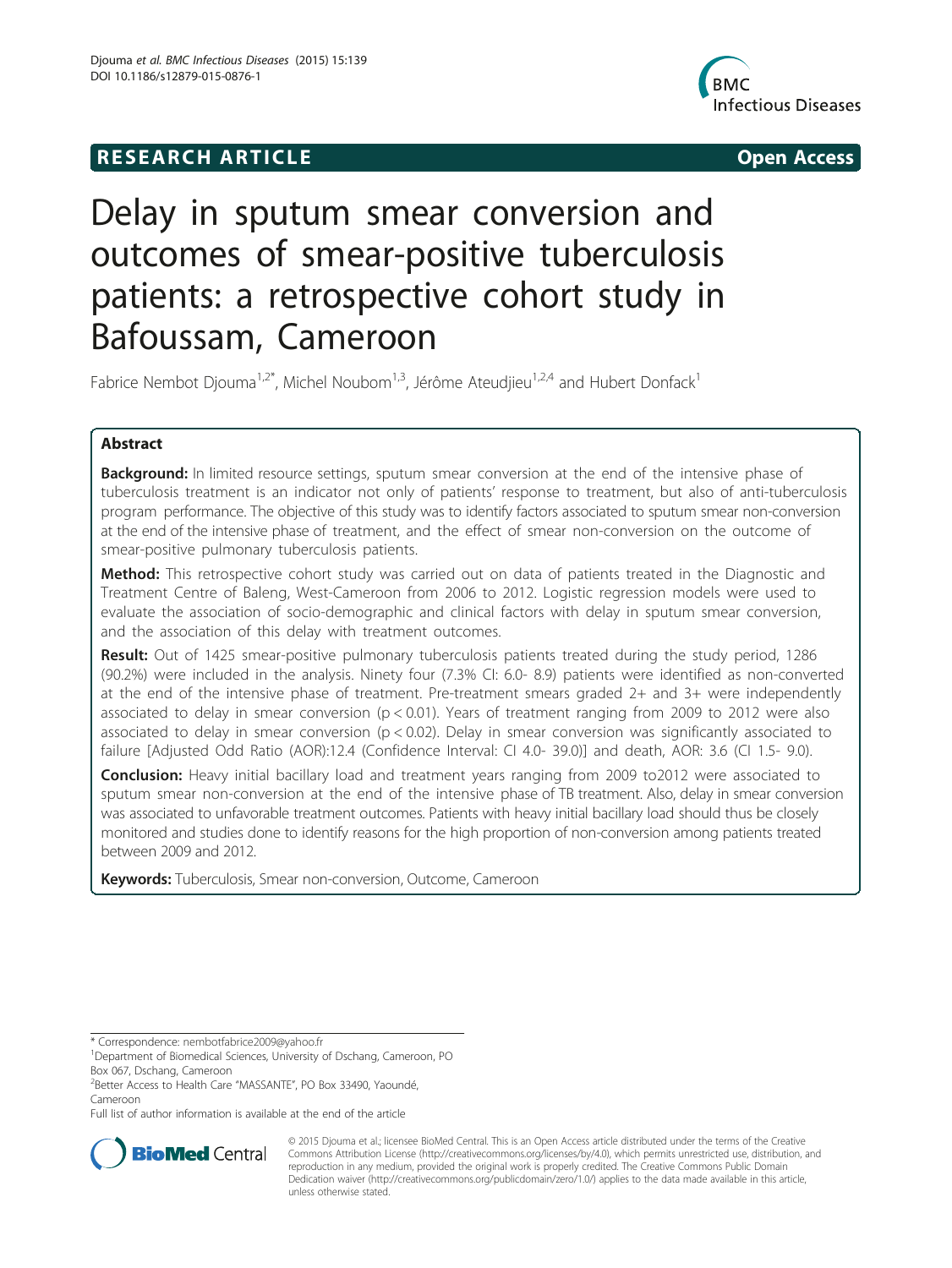#### <span id="page-1-0"></span>Background

Tuberculosis (TB) remains one of the world's deadliest communicable diseases [\[1](#page-5-0)]. In 2013, an estimated 9.0 million people developed TB and 1.5 million died from the disease [[1\]](#page-5-0). The management of this disease is a great challenge in developing countries because resources are limited, health systems are weak and the rate of HIV infection is high.

According to the WHO, all TB patients should be monitored during anti-tuberculosis treatment to assess their response to therapy [[2\]](#page-5-0). The monitoring basically concerns body weight and sputum smear examination which should be done, among others, at the end of the intensive phase of treatment [\[2\]](#page-5-0). Despite the low positive predictive value of sputum smear examination during treatment, it has been documented to be well correlated to smear culture [\[3](#page-5-0)] and the proportion of smearpositive patients with sputum smear conversion at the end of the intensive phase is an indicator of TB program performance [[3](#page-5-0)].

Non-conversion of sputum smear at the end of the intensive phase of treatment has been documented to be associated with unfavorable outcomes, more specifically with default and failure [[4-8\]](#page-5-0). Therefore, the knowledge of associated risk factors to delay in sputum smear conversion at the end of the initiation phase of anti-tuberculosis treatment is necessary for care providers to prevent unfavorable outcomes. This study, done in a major Diagnostic and Treatment Centre (DTC) in Bafoussam, West-Cameroon had as objective to identify the risk factors of sputum smear non-conversion at the end of the intensive phase of treatment, and the effects of smear non-conversion on the outcome of SPPTB patients.

#### **Methods**

### Study design

It was a retrospective cohort study based on documentary review of smear-positive pulmonary TB patients registered at the DTC of Baleng, from 2006 to 2012. The main factor of interest was the non-conversion of sputum smear at the end of the intensive phase of antituberculosis treatment and the effects were the different outcomes of patients at the end of treatment. Patients included in the analysis were those who had completed at least the intensive phase of anti-tuberculosis treatment (see Figure 1). Patients with unknown data for the main variables of interest were excluded from the study.

#### Study site

The Diagnostic and Treatment Centre of Baleng is the largest TB treatment centre of the Cameroonian West Region. It is a public centre that covers a population of about 20000 persons. The centre also receives patients from other parts of the country, especially the West, Littoral and Centre Regions [\[9](#page-5-0)]. TB case management is done there according to national guidelines which have been conceived from international guidelines [\[4](#page-5-0)].

#### Tuberculosis control in Cameroon

In Cameroon, TB diagnosis is firstly based on clinical suspicion. Suspected cases are therefore referred to one of the 238 DTCs that cover the whole country. In these TB DTCs, patients are first of all classified according to the anatomical site of TB. In this way, pulmonary and extra-pulmonary TB are distinguished. Pulmonary TB cases are subsequently classified according to bacteriological results. Bacteriology refers to the smear status of

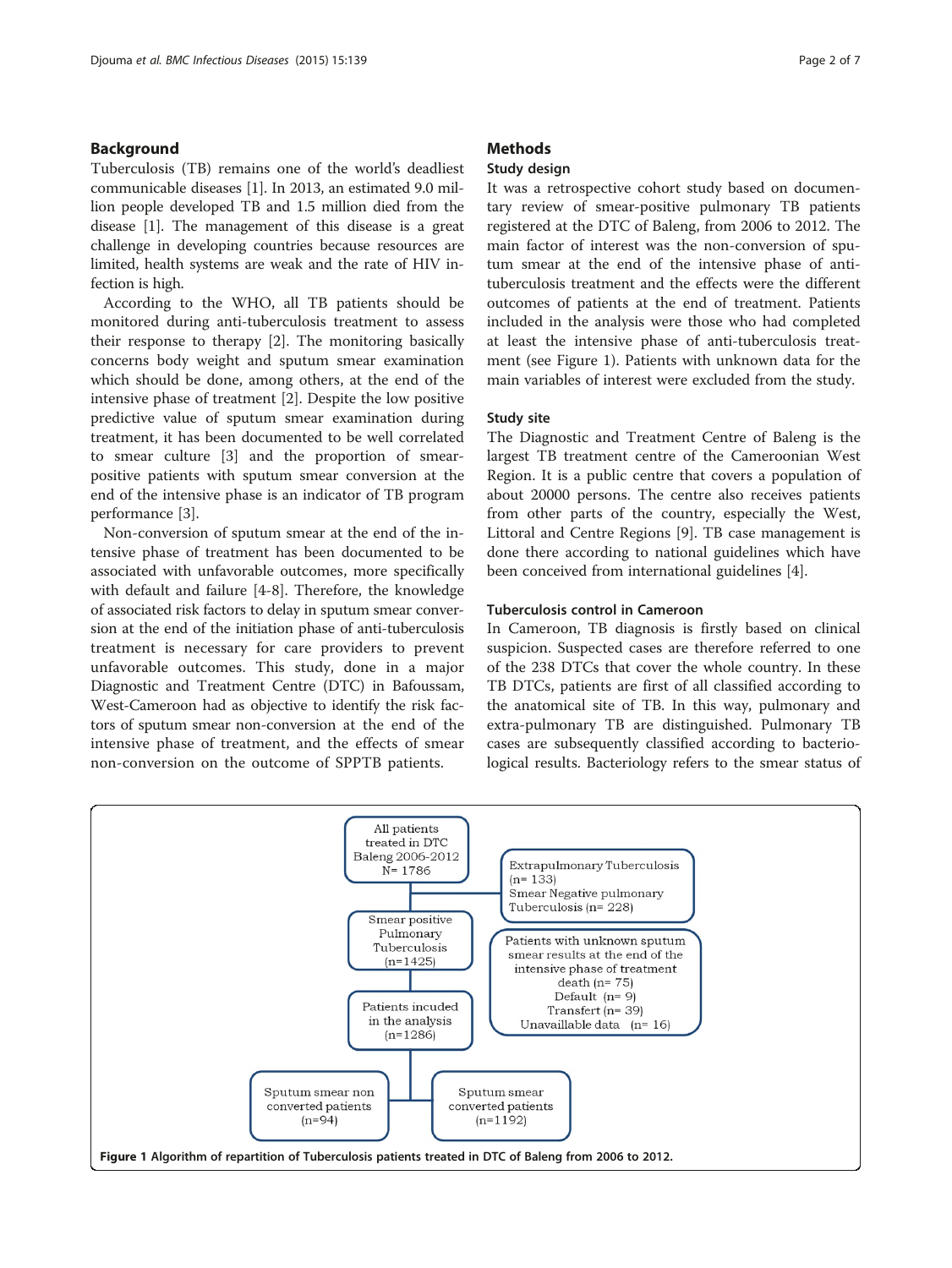cases. Smear examination is done through microscopic observation of M. tuberculosis after staining using Ziehl Neelsen's technique. After this, pulmonary TB cases are classified into smear-negative pulmonary TB (smear contains no AFB in 100 fields) and smear-positive pulmonary TB (SPPTB) groups. Smear grading of SPPTB cases is as follows:  $1+ (10-99 \text{ acid-fast bacilli (AFB) in } 100 \text{ fields}), 2+$ (1–9 AFB/field in at least 50 fields), and 3+ (>10 AFB/field in at least 20 fields).

Whatever the clinical form of TB, all patients should undergo two phases of treatment: intensive/initiation phase and continuation phase. The length of the intensive phase depends on patients' previous history of antituberculosis treatment (2 months for new patients and 3 months for previously treated patients).

In Cameroon, the implementation of Direct Observed Treatment (DOT) recommended by the WHO is too limited because DTCs are few (1 DTC for about 90000 habitants) and patients bear the indirect cost of treatment. The national program recommends to provide drugs to patients on a weekly basis during the intensive phase and on a monthly basis during the continuation phase of the treatment. Treatment consists of a two month intensive phase of daily rifampicin (R), isoniazid (H), pyrazinamide (Z) and ethambutol (E), followed by a four month continuation phase of daily R and H on outpatient basis. However, a very limited number of patients are hospitalized during the intensive phase of treatment.

At the end of the intensive phase of treatment, smears examination should be done for each SPPTB case. Depending on the results, patients can be classified into two groups: (1) Sputum smear conversion at the end of the intensive phase of treatment and (2) Sputum smear nonconversion at the end of the intensive phase of treatment (patients with persistently positive smears). Also, smear examination can be done during treatment to assess response to treatment.

At the end of follow-up, patients were classified in several groups, according to outcomes of treatment and drug-susceptible TB [[1\]](#page-5-0).

- 1. Cured: A patient who was initially sputum smear-positive but was smear-negative in the last month of treatment, and on at least one previous occasion
- 2. Died: A patient who died from any cause during treatment
- 3. Failed: A patient who was initially sputum smear-positive and remained positive at month 5 or later during treatment
- 4. Defaulted: A patient whose treatment was interrupted for two consecutive months or more.
- 5. Transfer: A patient who was transferred to another DTC during TB treatment.

#### Data analysis

Data were collected from patients' registers at DTC Baleng from 2006 to 2012. The main variables collected were socio-demographic and clinical characteristics of patients, clinical presentation of TB, results of sputum smear examination prior to and during anti-tuberculosis treatment and the patients' outcomes at the end of follow-up.

Statistics were analyzed with Epi info software version 3.5.4 from the Center for Disease Control and Prevention (CDC). Chi square or Fisher's exact tests were used to compare proportions. A backward logistic regression was used to identify the independent risk factors for bacteriological non-conversion at the end of the intensive phase of treatment. The same logistic regression method was used to assess the effects of sputum smear non-conversion, at the end of the intensive phase of treatment, on patients' outcomes. A p-value <0.05 was used to characterize significant results.

As data were collected in patients' registers, no informed consent was necessary. The study was approved by the administrative authorities of the Diagnostic and Treatment Centre of Baleng and the Mifi Health Committee.

#### Results

Between 2006 and 2012, 1786 TB patients presented to DTC Baleng. Among them, 133 (7.4%) were extra-pulmonary cases and 228 (12.8%) were smear-negative pulmonary TB cases. Out of 1425 smear-positive pulmonary TB cases, 1286 (90.2%) were included in the analysis.

The mean age of patients included in the analysis was 36.7 (SD: 14.7); 772 (60% CI: 57.3- 62.7) patients were male while 514 (40%) were female. One hundred and five (8.4%) patients had previous history of TB treatment. Results of pre-treatment smear examination were as follows: 1+ grade for 182 (14.2%) patients, 2+ for 589 (45.8%) patients and 3+ for 515 (40.0%) patients. Among patients whose HIV status was available (83.4%), 238 (22.1%) were HIV positive while 839 (77.8%) were HIV negative; 42.0% of HIV positive patients were under antiretroviral treatment. Ninety four (7.3% CI: 6.0- 8.9) patients had non-converted sputum smear at the end of the intensive phase of treatment whereas 1192 (92.7 CI: 91.1- 94.0) patients had converted sputum smear at the same time; these details are presented in Figure [1](#page-1-0).

Table [1](#page-3-0) compares the socio-demographic and clinical characteristics of patients with and without persistently positive sputum smear at the end of the intensive phase of anti-tuberculosis treatment. This univariate analysis showed that 2+ (OR = 7.1 CI: 1.7- 29.5) and 3+ (OR = 9.5 CI: 2.2- 39.3) pre-treatment smear grades, and years of consultation from 2009 to 2012  $(p < 0.01)$  were significantly associated to sputum smear non-conversion at the end of the intensive phase of treatment. Multivariate logistic regression analysis presented in Table [2](#page-3-0) indicated that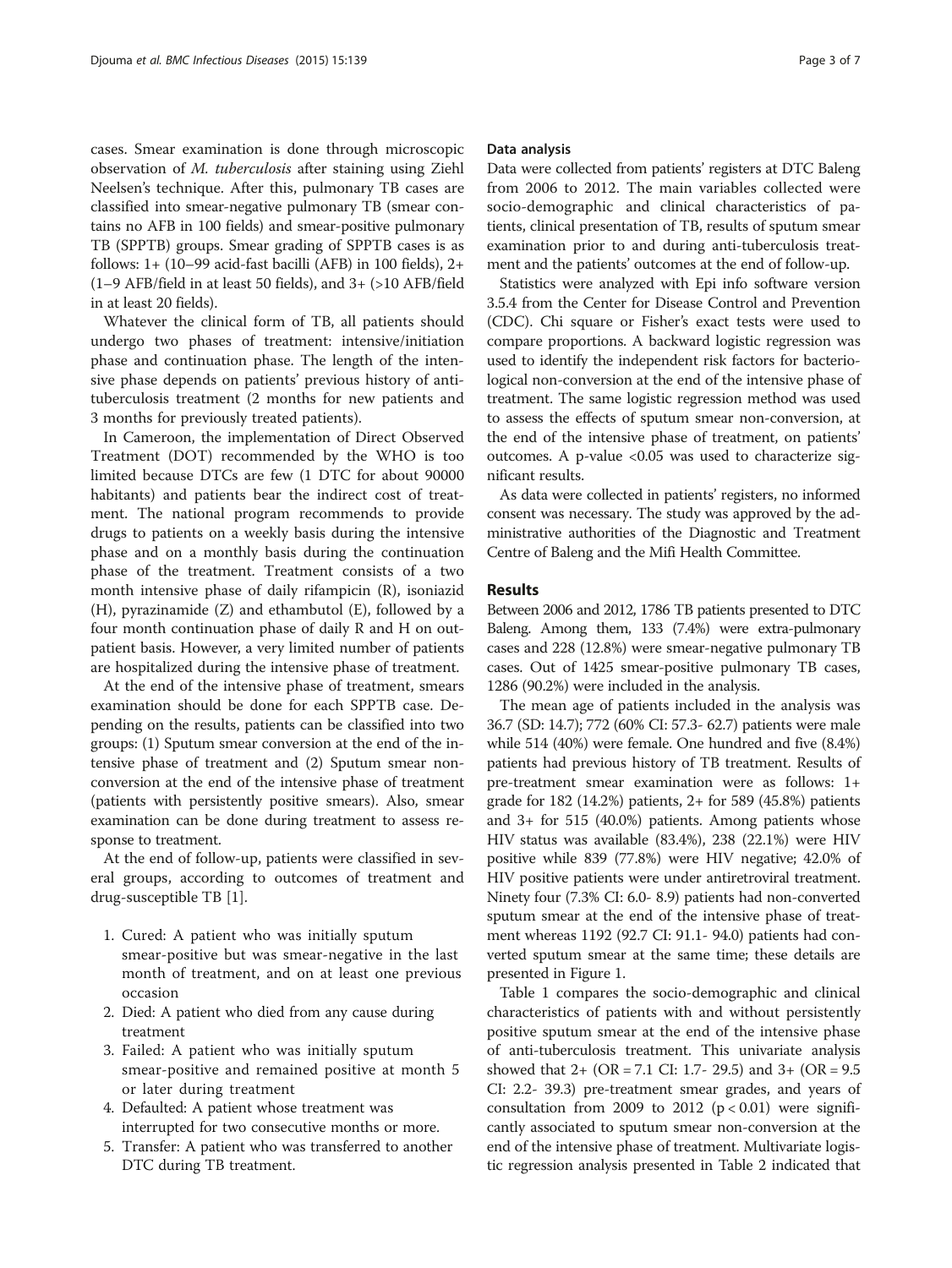| <b>Characteristics</b>                  | <b>Delayed converters</b> |       | <b>Converters</b> |      | Crude odd ratio           | p value |
|-----------------------------------------|---------------------------|-------|-------------------|------|---------------------------|---------|
|                                         | $(n = 94)$                | n (%) | $(n = 1192)$      | n(%) | (95% confidence interval) |         |
| Age 33 years old                        | 55 (58.5)                 |       | 582 (48.8)        |      | $1.5$ (0.9- 2.3)          | 0.04    |
| Male sex                                | 62(66.0)                  |       | 710 (59.6)        |      | $1.3$ (0.8- 2.0)          | 0.22    |
| Years                                   |                           |       |                   |      |                           |         |
| 2006                                    | 7(7.4)                    |       | 208 (17.5)        |      | Reference                 |         |
| 2007                                    | 1(1.1)                    |       | 147 (12.3)        |      | $0.2$ (0.02- 1.7)         | 0.14    |
| 2008                                    | 6(6.4)                    |       | 180 (15.1)        |      | $0.9$ $(0.3 - 3.0)$       | 0.9     |
| 2009                                    | 26(27.7)                  |       | 178 (14.9)        |      | $4.3$ (1.8-10.2)          | < 0.01  |
| 2010                                    | 15 (16.0)                 |       | 153 (12.8)        |      | $2.9(1.2 - 7.3)$          | < 0.01  |
| 2011                                    | 20(21.3)                  |       | 211 (17.7)        |      | $2.8$ (1.2-6.8)           | 0.02    |
| 2012                                    | 19 (20.2)                 |       | 114(9.6)          |      | $4.9$ (2.0-12.1)          | < 0.01  |
| Positive HIV status                     | 20(23.5)                  |       | 218 (22.0)        |      | $1.1(0.6 - 1.8)$          | 0.74    |
| ART* treatment                          | 7(38.9)                   |       | 74 (42.3)         |      | $0.9$ (0.3- 2.3)          | 0.78    |
| Previous tuberculosis treatment history | 8(8.8)                    |       | 97 (8.4)          |      | $1.1$ (0.5- 2.2)          | 0.50    |
| Initial smear grading                   |                           |       |                   |      |                           |         |
| $1+$                                    | 2(2.1)                    |       | 180 (15.1)        |      | Reference                 |         |
| $2+$                                    | 43 (45.7)                 |       | 546 (45.8)        |      | $7.1$ (1.7-29.5)          | < 0.01  |
| $3+$                                    | 49 (52.1)                 |       | 466 (39.1)        |      | $9.5$ (2.3-39.3)          | < 0.01  |

<span id="page-3-0"></span>Table 1 Characteristics of sputum smear-positive tuberculosis patients, comparing the end of intensive treatment phase non-converters (delayed converters) with converters in CDT of Baleng, 2006–2012

\*Antiretroviral treatment.

all significant variables from the univariate analysis were independently associated to delayed smear conversion at the end of the intensive phase of treatment. Moreover, having a previous history of tuberculosis treatment was not associated to persistently positive sputum smear at the end of the intensive phase ( $p = 0.5$ ).

#### Table 2 Odds Ratio and p-value of associated risk factors of sputum smear non conversion at the end of intensive phase of treatment determined from multivariable logistic regression model

| Characteristic               | Adjusted odd ratio<br>(95% confidence interval) | p value |
|------------------------------|-------------------------------------------------|---------|
| Age 33 years old             | $1.5$ (0.9- 2.4)                                | 0.07    |
| Male sex                     | $1.2$ (0.7- 1.9)                                | 0.55    |
| <b>Years of consultation</b> |                                                 |         |
| 2006                         | Reference                                       |         |
| 2009                         | $4.4(1.8-10.4)$                                 | < 0.01  |
| 2010                         | $3.1(1.2 - 8.0)$                                | 0.02    |
| 2011                         | $3.5(1.4-8.5)$                                  | < 0.01  |
| 2012                         | $5.4$ (2.2-13.4)                                | < 0.01  |
| Initial smear grading        |                                                 |         |
| $1+$                         | Reference                                       |         |
| $2+$                         | $9.9(2.4 - 42.4)$                               | < 0.01  |
| $3+$                         | 10.6 (2.5 - 44.5)                               | < 0.01  |

At the end of individual follow-up, 1119 (87.0% CI: 85.0- 88.8) patients were cured; 43 (3.3% CI: 2.4- 4.5) died; 17 (1.3% CI: 0.8- 2.2) failed, 52 (4.0% CI: 3.1- 5.3) defaulted and 55 (4.3% CI: 3.3- 5.6) were transferred to other DTCs.

As shown in Table [3,](#page-4-0) univariate analysis associated non-conversion of sputum smear at the end of the intensive phase of treatment with failure (OR = 7.9 CI: 2.8- 22.1) and death ( $OR = 3.3$  CI: 1.7- 7.4) of SPPTB patients. On the contrary, delay in sputum smear conversion at the end of the intensive phase of anti-tuberculosis treatment was not significantly associated to default  $(p = 0.56)$ and transfer ( $p = 0.29$ ). After adjustment by multivariate logistic regression analysis (Tables [4](#page-4-0) and [5](#page-4-0)), persistently positive sputum smear at the end of the intensive phase of anti-tuberculosis treatment remained associated to failure (AOR = 11.2 CI: 3.5- 35.2) and death (1OR = 3.7 CI: 1.5- 9.0).

#### **Discussion**

The first objective of this study was to identify the risk factors of sputum smear non-conversion at the end of the intensive phase of treatment. Analysis done on sociodemographic and clinical data of SPPTB treated in the DTC of Baleng between 2006 and 2012 showed that high pre-treatment smear grades (2+ and 3+) and treatment years between 2009 and 2012 were significantly and independently associated to delay in sputum smear conversion at the end of the intensive phase of treatment.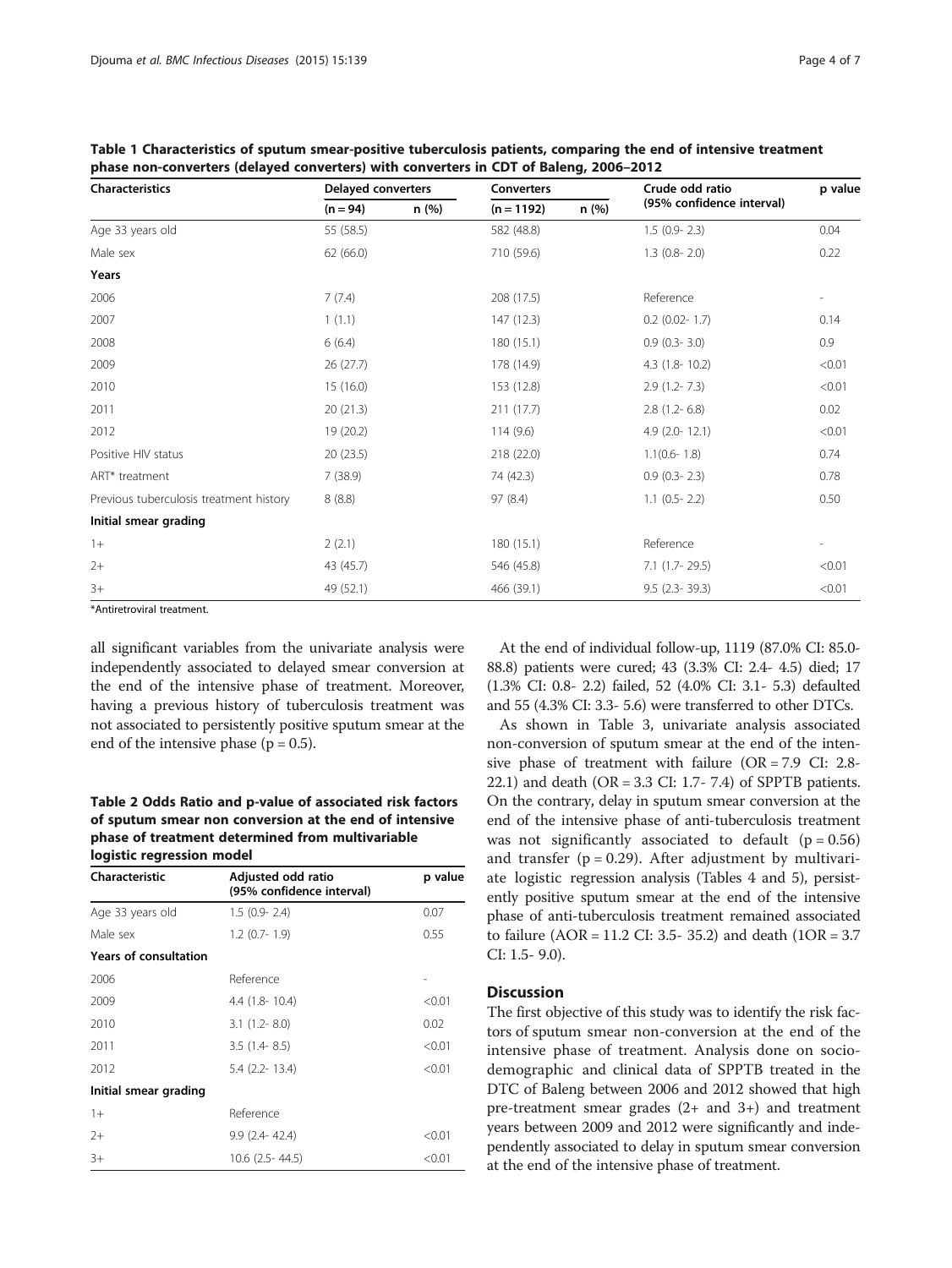| <b>Characteristics</b> | <b>Delayed converters</b> |      | <b>Converters</b> |      | Crude odd ratio           | р      |
|------------------------|---------------------------|------|-------------------|------|---------------------------|--------|
|                        | $(n = 94)$                | n(%) | $(n = 1192)$      | n(%) | (95% confidence interval) | value  |
| Cured                  | 72 (76.6)                 |      | 1047 (87.8)       |      | Reference                 |        |
| Died                   | 8(8.5)                    |      | 35(2.9)           |      | $3.3(1.5-7.4)$            | < 0.01 |
| Failed                 | 6(6.3)                    |      | 11(1.0)           |      | $7.9$ (2.8-22.1)          | < 0.01 |
| Defaulted              | 3(3.3)                    |      | 49 (4.1)          |      | $0.9$ $(0.3 - 2.9)$       | 0.56   |
| Transferred            | 5(5.3)                    |      | 50(4.2)           |      | $1.4$ (0.6-3.8)           | 0.29   |

<span id="page-4-0"></span>Table 3 Univariable analysis of association between sputum smear non conversion and final outcomes of smear positive pulmonary tuberculosis in CDT\* of Baleng, 2006- 2012

\*Diagnostic and Treatment Centre.

The limitation to this study is that analysis was based on data collected from patients' registers; therefore potential risk factors not found in the registers were not assessed.

The proportion of smear-positive patients with sputum smear non-conversion at the end of the intensive phase is an indicator of TB program performance [[3](#page-5-0)]. During the study period, 7.3% of SPPTB patients had delayed sputum smear conversion at the end of the initial phase of treatment. Studies done in many settings have shown that proportions of sputum smear non-conversion at the end of the intensive phase of TB treatment range from 5% to 32% [\[8,10-13](#page-5-0)]. Many reasons can explain the nonconversion of sputum smear at the end of the intensive phase of TB treatment. First of all, non-viable bacteria remain visible by microscopy. Ideally, culture is the best method to evaluate the viability of *M. Tuberculosis* [\[14](#page-5-0)]. Unfortunately, this method can't be used in field conditions, especially in limited settings such as in developing countries. However, a study has shown a good correlation between culture and sputum acid-fast bacilli smear [[5](#page-5-0)]. Therefore, the use of microscopic observation to evaluate the non-conversion rate at the end of the intensive phase of treatment can be acceptable. Other potential explanations for non-conversion of sputum smear at the end of the intensive phase of TB treatment are: poor supervision of the initial phase of therapy, poor patient adherence, poor quality of anti-TB drugs, doses of anti-TB drugs below the recommended range, co-morbid conditions,

Table 4 Multivariable logistic regression analysis accessing the association between sputum smear non conversion at the end of intensive phase of TB treatment and treatment failure in DTC\* of Baleng, 2006–2012

| Characteristic                                                  | Adjusted odd ratio<br>(95% confidence interval) | p value |
|-----------------------------------------------------------------|-------------------------------------------------|---------|
| Male sex                                                        | $1.9(0.6-6.2)$                                  | 0.30    |
| Age <sup>&gt;</sup> 33                                          | $0.6$ $(0.2 - 1.6)$                             | 0.29    |
| Previous tuberculosis treatment<br>history                      | $11.2$ (3.5 - 35.3)                             | < 0.01  |
| Non conversion of sputum smear<br>at the end of intensive phase | 12.4 (4.0-39.0)                                 | < 0.01  |

\*Diagnostic and Treatment Centre.

drug-resistant M. tuberculosis that is not responding to first-line treatment and heavy initial bacillary load [[4](#page-5-0)]. Heavy initial bacillary load has been documented (as in our study) as an important risk factor of delay in sputum smear conversion at the end of intensive phase of TB treatment [[6](#page-5-0),[7,15](#page-5-0)-[17](#page-5-0)]. So, to avoid non-conversion at the end of the initial phase of TB treatment, patients should be diagnosed early and treated. And moreover, further studies are needed to identify risk factors of diagnostic and treatment delay among suspected TB patients and their effects on initial bacillary load.

Previous studies have identified older age [[9,18\]](#page-5-0) and previous TB treatment history [\[7,18](#page-5-0)] as significant risk factors of sputum smear non-conversion at the end of the intensive treatment phase. In this study however, these associations were not significant. This may be due to sample fluctuation. In contrary to older age and previous TB treatment history, years of treatment ranging from 2009 to 2012 were significantly associated to sputum smear non- conversion at the end of the intensive phase of treatment. This can be the consequence of augmentation of drug-resistant M. tuberculosis that is not responding to first-line treatment or a change in TB case management compared to previous years. Further studies are thus necessary to verify these hypotheses.

The second objective of this study was to evaluate the association between sputum smear non-conversion at the end of the intensive phase of treatment and the final outcomes of patients. Results have shown that sputum

| Table 5 Multivariable logistic regression accessing the |
|---------------------------------------------------------|
| association between sputum smear non conversion at the  |
| end of intensive phase of TB treatment and patients'    |
| death in DTC* of Baleng, 2006-2012                      |

| Characteristic                                                  | <b>Adjusted OR</b><br>(95% confidence interval) | p value |
|-----------------------------------------------------------------|-------------------------------------------------|---------|
| Male sex                                                        | $1.2$ (0.6- 2.7)                                | 0.54    |
| Age <sup>&gt;</sup> 33                                          | $1.4(0.6-2.9)$                                  | 0.41    |
| Positive HIV status                                             | $6.8$ $(3.3 - 14.0)$                            | < 0.01  |
| Non conversion of sputum smear<br>at the end of intensive phase | $3.6(1.5-9.0)$                                  | < 0.01  |

\*Diagnostic and Treatment Centre.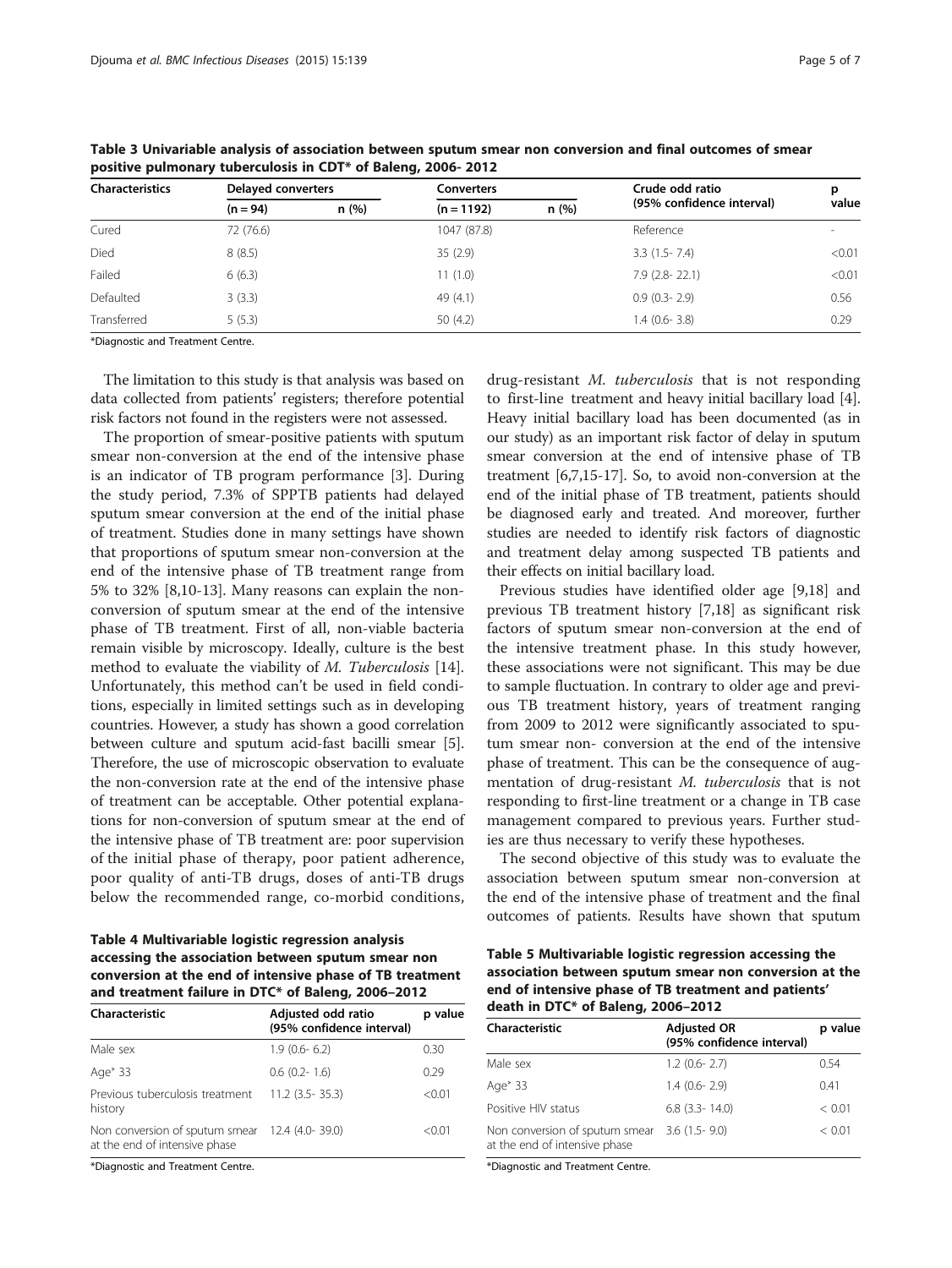<span id="page-5-0"></span>smear non-conversion was independently associated to failure and death. Many previous studies have established the association between sputum smears non-conversion and unfavorable final treatment outcomes, especially failure [6,7,19-21]. Failure is generally the main outcome identified individually during evaluation of sputum smear non-conversion effects on final TB cases outcomes. This can be due to the small number of deaths, defaults and transfers among cohorts of TB patients in general and particularly among those who complete the intensive phase of treatment [[22,23](#page-6-0)]. However, this study has shown that smear non-conversion is associated to TB patients' death. This emphasizes the need to reduce the proportion of sputum smear non-conversion, thereby preventing unfavorable outcomes.

#### Conclusion

Heavy initial bacillary load and treatment years ranging from 2009 to 2012 were associated sputum smear nonconversion at the end of the intensive phase of treatment among smear-positive pulmonary TB patients who presented in the Baleng Diagnostic and Treatment Centre from 2006 to 2012. Delay in smear conversion was associated to failure and death. Patients with heavy initial bacillary load should be closely monitored to prevent sputum smear non-conversion at the end of the intensive phase of treatment and unfavorable outcomes. Moreover, further studies are needed to identify risk factors of heavy initial bacillary load among smear-positive pulmonary tuberculosis patients.

#### Abbreviations

TB: Tuberculosis; SPPTB: Smear-Positive Pulmonary tuberculosis.

#### Competing interests

The authors declare that they have no competing interests.

#### Authors' contributions

FDN: conception and design of the study; collection, analysis and interpretation of data; drafting the manuscript. MN: collection of data and final approval of the published version. JA: study design and final approval of the published version. HD: final approval of the published version. All authors read and approved the final manuscript.

#### Acknowledgment

We sincerely thank the following persons for their precious contributions either in collecting data or editing the manuscript: Floriane Tchasse, Fru Anago, Humpred Mangong and Njimbia Chebe Anthony.

#### Author details

<sup>1</sup>Department of Biomedical Sciences, University of Dschang, Cameroon, PO Box 067, Dschang, Cameroon. <sup>2</sup> Better Access to Health Care "MASSANTE", PO Box 33490, Yaoundé, Cameroon. <sup>3</sup>Diagnostic and Treatment Centre of Baleng, Bafoussam, Cameroon. <sup>4</sup>Division of Health Operations Research, Ministry of Public Health, Cameroon, PO Box 33490, Yaoundé, Cameroon.

#### Received: 2 August 2014 Accepted: 10 March 2015 Published online: 21 March 2015

#### References

- 1. World Health Organisation (WHO). Global tuberculosis report; 2014. [http://apps.who.int/iris/bitstream/10665/91355/1/9789241564656\\_eng.pdf](http://apps.who.int/iris/bitstream/10665/91355/1/9789241564656_eng.pdf). Accessed 25 Dec 2014.
- 2. World Health Organisation (WHO). Treatment of tuberculosis: guidelines. 4th ed. Geneva: WHO; 2010. WHO/HTM/TB/2009.420 [http://whqlibdoc.who.int/](http://whqlibdoc.who.int/publications/2010/9789241547833_eng.pdf) [publications/2010/9789241547833\\_eng.pdf](http://whqlibdoc.who.int/publications/2010/9789241547833_eng.pdf). Accessed 02 Feb 2015.
- 3. Hobby GI, Holman AP, Iseman MD, Jones JM. Enumeration of tubercle bacilli in sputum of patients with pulmonary tuberculosis. Antimicrob Agents Chemother. 1973;4:94–104.
- 4. Kuaban C, Bame R, Mouangue L, Djella S, Yomgni C. Non Conversion Of Sputum Smears In New Smear Positive Pulmonary Tuberculosis Patients In Yaoundé, Cameroon. East Afr Med J. 2009;86 Suppl 5:219–25.
- 5. Dominguez-Castellano A, Muniain MA, Rodriguez-Bano J, Garcia M, Rios MJ, Galvez J, et al. Factors associated with time to sputum smear conversion in active pulmonary tuberculosis. Int J Tuberc Lung Dis. 2003;7:432–8. PMID: 12757043.
- 6. Pefura-Yone EW, Kengne AP, Kuaban C. Non-conversion of sputum culture among patients with smear positive pulmonary tuberculosis in Cameroon: a prospective cohort study. BMC Infect Dis. 2014;14:138.
- 7. Ukwaja KN, Oshi DC, Oshi SN, Alobu I. Profile and treatment outcome of smear positive TB patients who failed to smear convert after 2 months of treatment in Nigeria. Trans R Soc Trop Med Hyg. 2014;108(7):431–8.
- Salaniponi FML, Christensen JJ, Gausi F, Kwanjana JJ, Harries AD. Etat de la bacilloscopie à deux mois et résultat final subséquent du traitement chez les nouveaux patients atteints d'une tuberculose pulmonaire à bacilloscopie positive. Int J Tuberc Lung Dis. 1999;3(11):1047–9.
- 9. Noubom M, Djouma NF, Donfack H, Kouomboua NPK, Tchasse T. Caracterisitiques des patients tuberculeux à l'ouest cameroun: 2000–2009. Pan Afr Med J. 2013;16:39. doi:10.11604/pamj.2013.16.39.2860.
- 10. Jayakody W, Harries AD, Malhotra S. Characteristics and outcomes of tuberculosis patients who fail to smear convert at two months in Sri Lanka. Public Health Action. 2013;3:26–30. doi:10.5588/pha.12.0090.
- 11. Singla R, Osman MM, Khan N. Factors predicting sputum smear positivity among pulmonary tuberculosis patients 2 months after treatment. Int J Tuberc Lung Dis. 2003;7:58–64.
- 12. Parikh R, Nataraj G, Kanade S. Time to sputum conversion in smear positive pulmonary TB patients on Category 1 DOTS and factors delaying it. J Assoc Physicians India. 2012;60:22–6.
- 13. Kuyp VF, Mahan CS. Prolonged positivity of sputum smears with negative cultures during treatment for pulmonary tuberculosis. Int J Tuberc Lung Dis. 2012;16:1663–7.
- 14. Bouti K, Aharmim M, Marc K, Soualhi M, Zahraoui R, Benamor J, et al. Factors influencing sputum conversion among smear-positive pulmonary tuberculosis patients in morocco. ISRN Pulmonology. 2013;2013:5. [http://dx.doi.](http://dx.doi.org/10.1155/2013/486507) [org/10.1155/2013/486507.](http://dx.doi.org/10.1155/2013/486507)
- 15. Tiwari S, Kumar A, Kapoor SK. Relationship between sputum smear grading and smear conversion rate and treatment outcome in the patients of pulmonary tuberculosis undergoing dots: a prospective cohort study. Indian J Tuberc. 2012;59 Suppl 3:135–40.
- 16. Rekha VVB, Balasubramanian R, Swaminathan S, Rahman RRF, Sundaram V, Thyagarajan K, et al. Sputum conversion at the end of intensive phase of Category-1regimen in the treatment of pulmonary tuberculosis patients with diabetes mellitus or HIV Infection: An analysis of risk factors. Indian J Med Res. 2007;126:452–8.
- 17. Fanai S, Viney K, Tarivonda L, Roseveare C, Tagaro M, Marais BJ. Profile of tuberculosis patients with delayed sputum smear conversion in the Pacific island of Vanuatu. Public Health Action. 2014;4 Suppl 1:19–24.
- 18. Lee J, Lee BJ, Yoon HI, Lee C-T, Lee JH. Influence of previous tuberculosis treatment history on acid-fast bacilli smear and culture conversion. Int J Tuberc Lung Dis. 2012;16 Suppl 10:1344–8.
- 19. Feng-Zeng Z, Levy MH, Sumin W. Sputum microscopy results at two and three months predict outcome of tuberculosis treatment. Int J Tuberc Lung Dis. 1997;1 Suppl 6:570–2.
- 20. Rieder HL. Sputum smear conversion during directly observed treatment for tuberculosis. Tuber Lung Dis. 1996;77 Suppl 2:124–9.
- 21. Lienhardt C, Manneh K, Bouchier V, Lahai G, Milligan PJM, McAdam KPWJ. Factors determining the outcome of treatment of adult smear-positive tuberculosis cases in the Gambia. Int J Tuberc Lung Dis. 1998;2 Suppl 9:712–8.